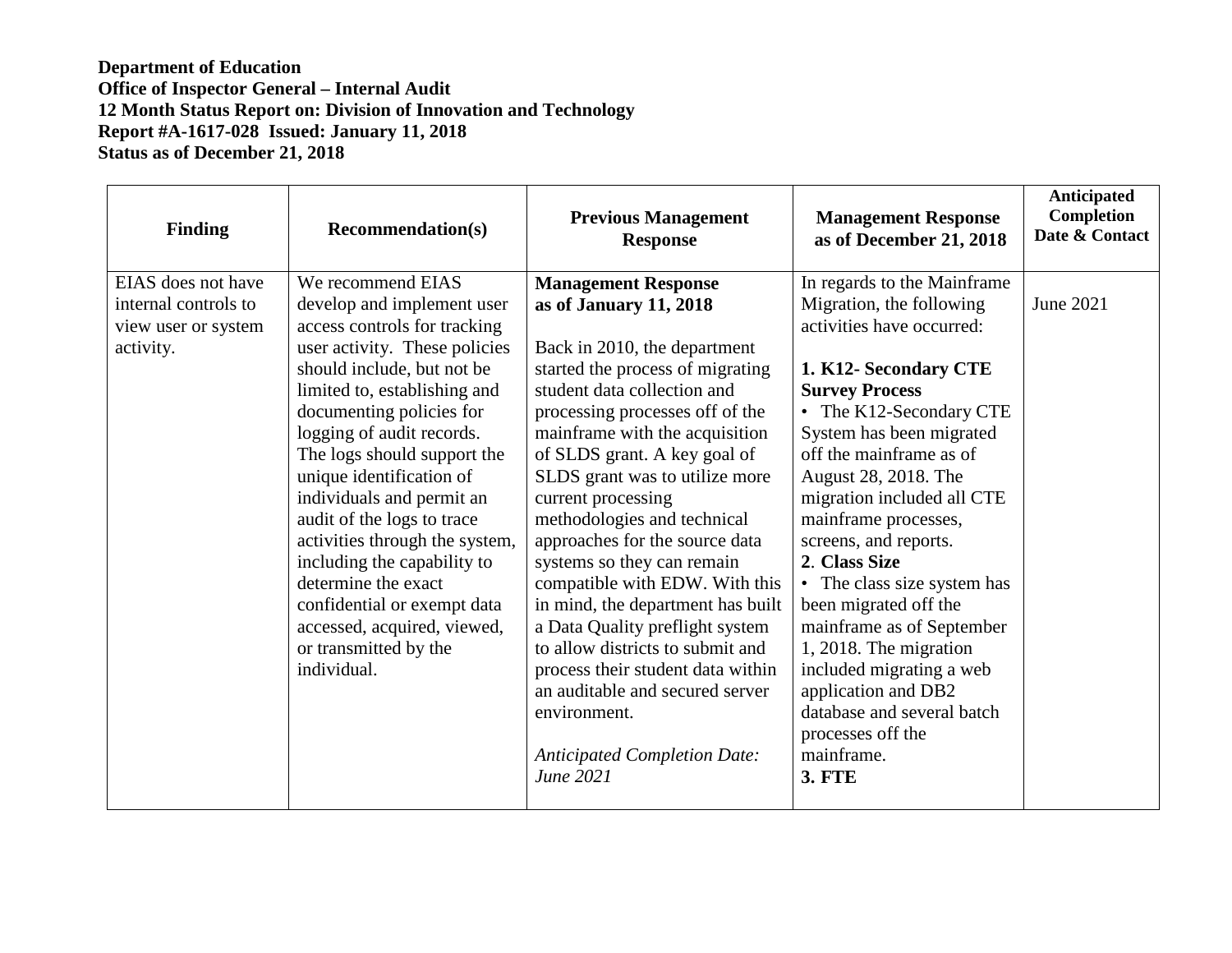| <b>Finding</b> | <b>Recommendation(s)</b> | <b>Previous Management</b><br><b>Response</b> | <b>Management Response</b><br>as of December 21, 2018 | Anticipated<br>Completion<br>Date & Contact |
|----------------|--------------------------|-----------------------------------------------|-------------------------------------------------------|---------------------------------------------|
|                |                          | <b>Management Response</b>                    | DTI is currently in the<br>$\bullet$                  |                                             |
|                |                          | as of July 3, 2018                            | early stages of gathering                             |                                             |
|                |                          |                                               | requirements and designing                            |                                             |
|                |                          | DTI has begun initial work to                 | mock-ups for the rewrite of                           |                                             |
|                |                          | develop an action plan for                    | the FTE process.                                      |                                             |
|                |                          | getting off the mainframe.                    | 4. K12- Staff Survey                                  |                                             |
|                |                          |                                               | <b>Processes</b>                                      |                                             |
|                |                          | <b>Anticipated Completion Date:</b>           | DTI is currently in the<br>$\bullet$                  |                                             |
|                |                          | June 2021                                     | development stage of                                  |                                             |
|                |                          |                                               | migrating the staff survey                            |                                             |
|                |                          |                                               | process off the mainframe.                            |                                             |
|                |                          |                                               | Current tasks include:                                |                                             |
|                |                          |                                               | rewriting of all staff batch                          |                                             |
|                |                          |                                               | processes, reports and                                |                                             |
|                |                          |                                               | screens into the DQ2                                  |                                             |
|                |                          |                                               | system. Implementation is                             |                                             |
|                |                          |                                               | scheduled for the middle of                           |                                             |
|                |                          |                                               | next year.                                            |                                             |
|                |                          |                                               | 5. Reference Table Project                            |                                             |
|                |                          |                                               | DTI is in the process of<br>$\bullet$                 |                                             |
|                |                          |                                               | migrating all reference                               |                                             |
|                |                          |                                               | tables that reside on DB2                             |                                             |
|                |                          |                                               | database on the mainframe                             |                                             |
|                |                          |                                               | to our new 2017 SQL server                            |                                             |
|                |                          |                                               | environment.                                          |                                             |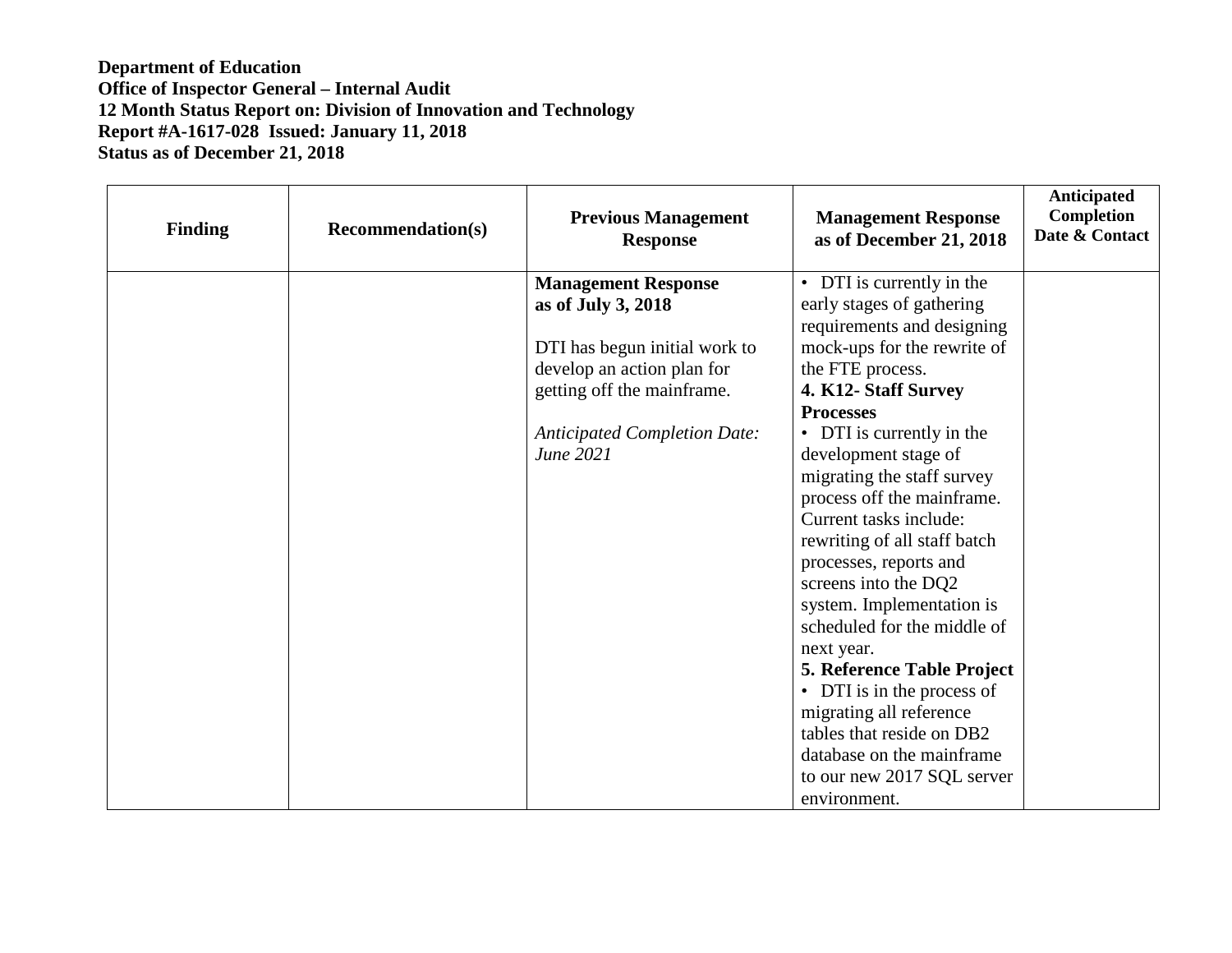| <b>Finding</b>                                                                                      | <b>Recommendation(s)</b>                                                                                                                                                                                                                                                                                                                                                                                                                                                 | <b>Previous Management</b><br><b>Response</b>                                                                                                                                                                                                                                                                                                                                                                                                                                                                                                                                                                                                                                    | <b>Management Response</b><br>as of December 21, 2018                                                                                                                                                                                                                                                                                                                                                                                                                                                                                                                                | Anticipated<br>Completion<br>Date & Contact                                                   |
|-----------------------------------------------------------------------------------------------------|--------------------------------------------------------------------------------------------------------------------------------------------------------------------------------------------------------------------------------------------------------------------------------------------------------------------------------------------------------------------------------------------------------------------------------------------------------------------------|----------------------------------------------------------------------------------------------------------------------------------------------------------------------------------------------------------------------------------------------------------------------------------------------------------------------------------------------------------------------------------------------------------------------------------------------------------------------------------------------------------------------------------------------------------------------------------------------------------------------------------------------------------------------------------|--------------------------------------------------------------------------------------------------------------------------------------------------------------------------------------------------------------------------------------------------------------------------------------------------------------------------------------------------------------------------------------------------------------------------------------------------------------------------------------------------------------------------------------------------------------------------------------|-----------------------------------------------------------------------------------------------|
| DTI does not have an<br>established Disaster<br>Recovery Plan to<br>restore time sensitive<br>data. | We recommend DTI<br>establish a documented<br>Disaster Recovery Plan to<br>ensure data restoration in a<br>timely manner in the event of<br>a disaster, faulty equipment,<br>etc. These plans should<br>include, but not be limited to,<br>identifying the mission<br>critical IT systems requiring<br>priority DR services,<br>developing a documented<br>and tested DR plan, and<br>identifying recovery steps to<br>perform once customer<br>systems are operational. | <b>Management Response</b><br>as of January 11, 2018<br>In the 2014 legislative session,<br>the department was directed to<br>contract with an independent<br>third party consulting firm to<br>complete a study of the<br>department's current disaster<br>recovery plan for its applications<br>and systems supported by the<br>NWRDC. This study was<br>completed by statutory due date<br>of October 2016. However, the<br>funds for implementing disaster<br>recovery plan were released on<br>July 1, 2017 and the department<br>started implementing the disaster<br>recovery plan.<br><b>Anticipated Completion Date:</b><br>June 30, 2019<br><b>Management Response</b> | FLDOE developed a<br>Disaster Recovery Plan<br>(DRP), which was approved<br>on 7-17-18, see<br>Attachment "A".<br>NWRDC was identified as<br>the vendor to provide<br>disaster recovery services to<br>FLDOE.<br>In coordination with<br>NWRDC, Project Charters<br>were developed to cover the<br>development of three areas<br>of the DR plan (Backup as a<br>Service (Baas) including:<br>Replication of Backups,<br><b>Application Server</b><br>Replication, and Database<br>Server Replication).<br>Implementation of DR<br>services at NWRDC is<br>underway. Project meetings | June 30, 2019.<br>The outcome<br>is: The Disaster<br>Recovery Plan<br>will be<br>implemented. |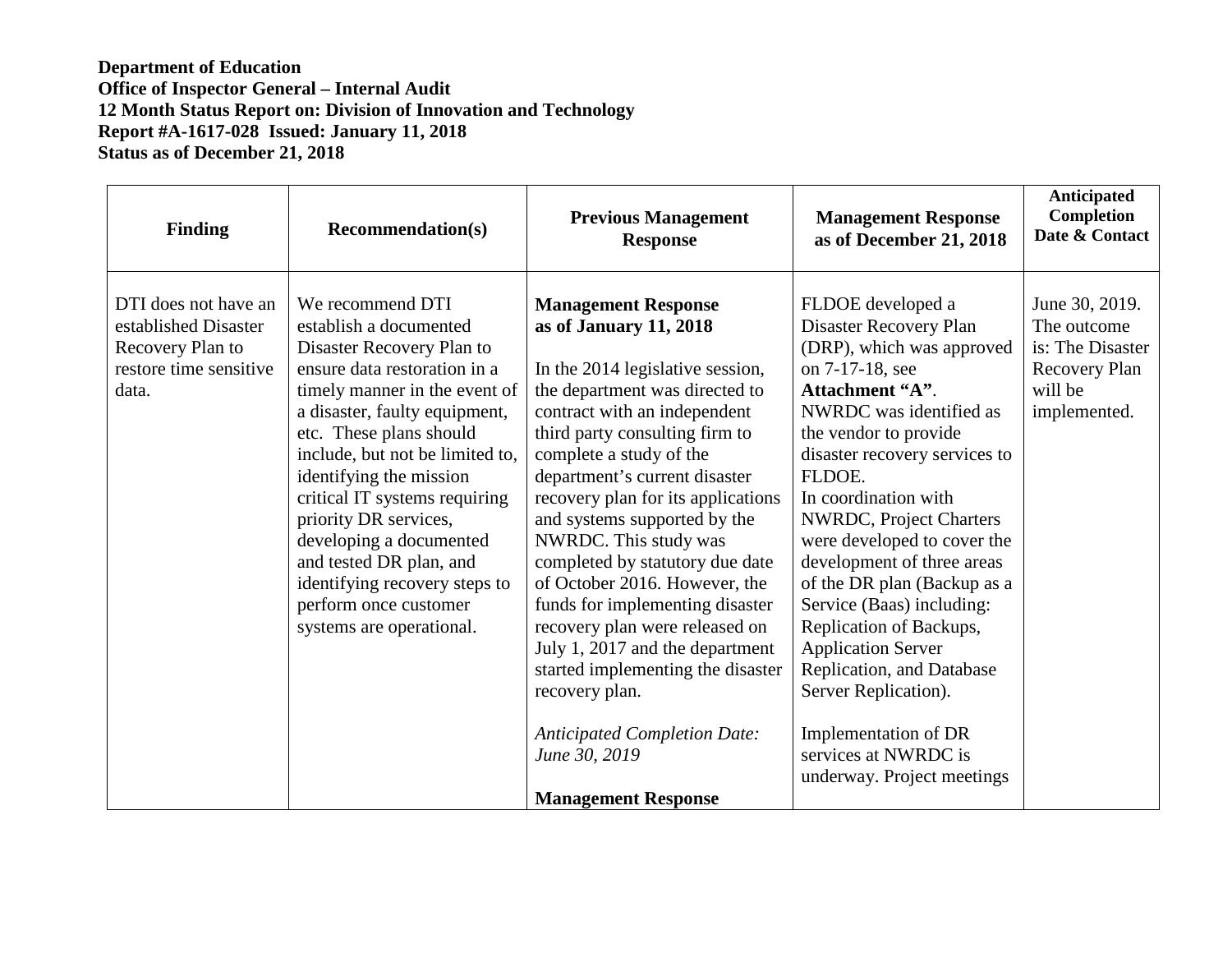| <b>Finding</b> | <b>Recommendation(s)</b> | <b>Previous Management</b><br><b>Response</b>                                                                                                                                                                                                                                                                                                                                                                                                                                                                                                                                                                                                                                                                     | <b>Management Response</b><br>as of December 21, 2018                                                                                                                                                                                                                                                                                                                                                                                                                                                                                                      | Anticipated<br><b>Completion</b><br>Date & Contact |
|----------------|--------------------------|-------------------------------------------------------------------------------------------------------------------------------------------------------------------------------------------------------------------------------------------------------------------------------------------------------------------------------------------------------------------------------------------------------------------------------------------------------------------------------------------------------------------------------------------------------------------------------------------------------------------------------------------------------------------------------------------------------------------|------------------------------------------------------------------------------------------------------------------------------------------------------------------------------------------------------------------------------------------------------------------------------------------------------------------------------------------------------------------------------------------------------------------------------------------------------------------------------------------------------------------------------------------------------------|----------------------------------------------------|
|                |                          | as of July 3, 2018<br>The Draft Disaster Recovery<br>Plan has been developed and<br>submitted for review. NWRDC<br>is building out infrastructure<br>based upon FDOE approved<br><b>NWRDC</b> Project Charters.<br>Anticipated completion of the<br>NWRDC infrastructure build to<br>support the DR plan: July, 2018.<br>Project Meetings with the<br>Northwest Regional Data Center<br>indicates project is proceeding<br>on time. All Software and<br>Hardware have been ordered and<br>some items have been received.<br>Hardware was relocated to<br>Atlanta on 5/26/18. NWRDC<br>indicates network design is<br>complete. Network Design<br>review meeting scheduled.<br><b>Anticipated Completion Date:</b> | with NWRDC indicates<br>project is proceeding.<br>All software and hardware<br>have been ordered and all<br>items have been received.<br>Hardware was relocated to<br>Atlanta in May 2018.<br>NWRDC indicates<br>$\bullet$<br>build out of<br>infrastructure based<br>upon DOE approved<br><b>NWRDC</b> Project<br>Charters was<br>completed in July<br>2018.<br><b>NWRDC</b> indicates<br>$\bullet$<br>network design is<br>complete.<br>Backup as a Service<br>$\bullet$<br>(Baas) including<br>Replication of<br>Backups is<br>completed and<br>tested. |                                                    |